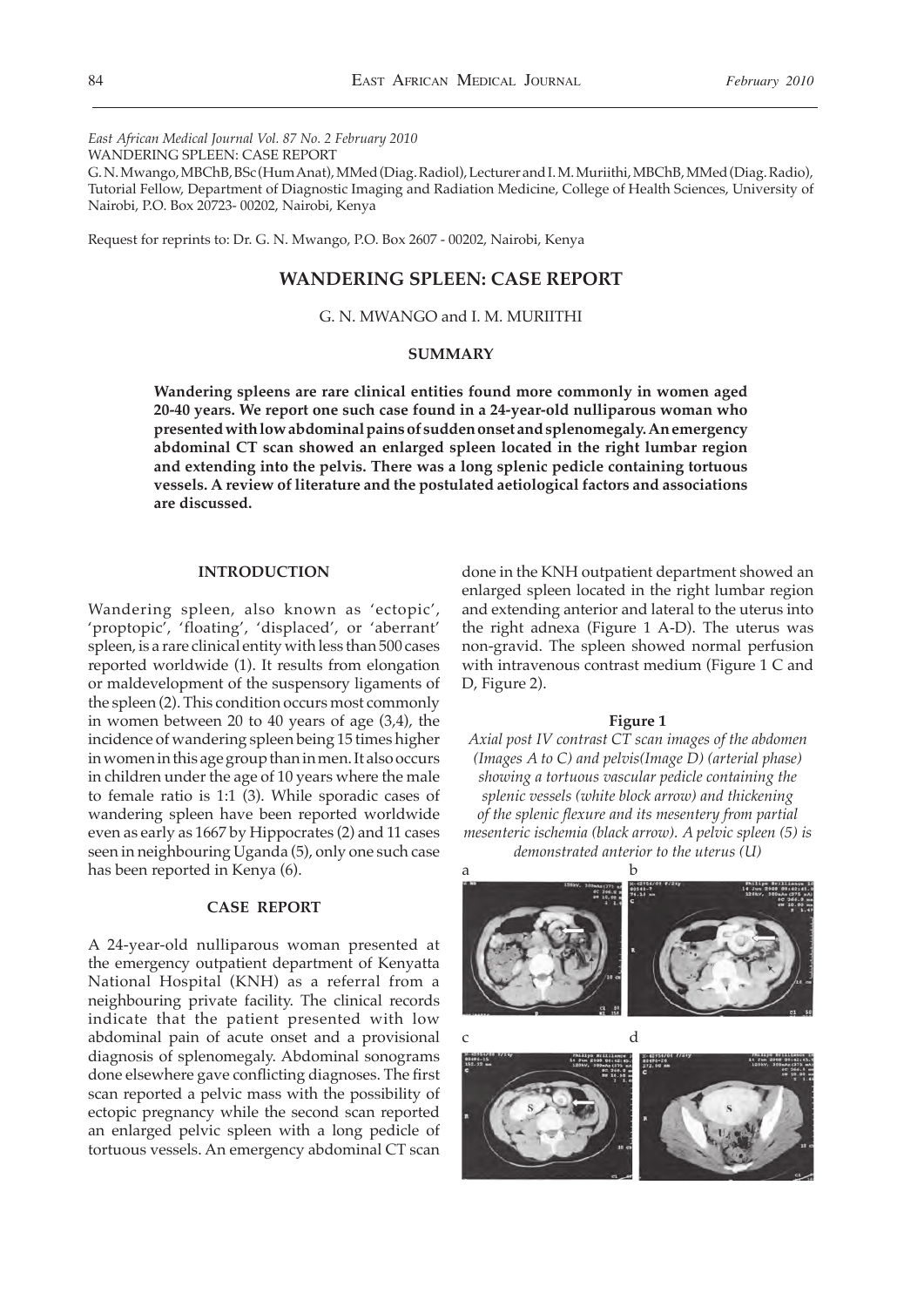## **Figure 2**

*Coronal(A) and sagittal (B) reformatted CT scan images of the abdomen post IV contrast administration (arterial phase) showing an enlarged spleen (5) in the right lumbar region extending anterior and lateral to the uterus (U) into the right adnexa. The spleen shows normal perfusion. A long tortuous vascular pedicle containing the splenic vessels (white block arrow) is seen extending from the epigastric region to the prolapsed spleen.* 



**B.** 



There was a long splenic pedicle containing tortuous vessels with the splenic vein encircling the artery (Figure lA-C, Figure 2B), a shortened pancreatic tail and thickening of the splenic flexure and its mesentery from partial mesenteric ischemia (Figure lA and B). The patient opted to continue with further management privately where open splenectomy was performed confirming the diagnosis. The patient did well on follow-up visits.

## **DISCUSSION**

Wandering spleens are not considered in most textbooks as differential diagnoses for pelvic masses or acute abdomen due to their rarity. Embryologically, the spleen develops from mesenchymal clusters of cells within the dorsal mesogastrium during the 5th week of intrauterine life (7). Its major supporting ligaments, which are derived from the dorsal mesogastrium, are the gastrosplenic, lienorenal, splenocolic and phrenicocolic ligaments (5). It is postulated that lack of fusion of the dorsal mesogastrium to the dorsal peritoneum results in the clinical entity of wandering spleen (2). The increased incidence in women has been attributed to an acquired ligamentous laxity caused by the hormonal effects of pregnancy (2, 4). A familial occurrence in two sisters has also been reported (9). An increased risk of wandering spleen has been reported in prune-belly syndrome, and in conditions that result in splenomegaly (2). Hypersplenism, thrombocytopenia and lymphoma have also been described in association with wandering spleen (10).

 Whereas wandering spleens have been reported worldwide, there are fewer reported cases in the tropics where splenomegaly is a common condition. This seems to raise the question as to whether splenomegaly is a major aetiological factor. As the prolapsed spleen is usually enlarged, it is possible that this maybe the result of increased perfusion. The torqued splenic vessels can lead to splenic congestion with resultant splenomegaly (2). Thus, the splenic enlargement becomes a consequence of wandering spleen and not a predisposing factor. A reported case of spontaneous rupture of a wandering spleen (11) appears to support this theory where the increased intraparenchymal pressure from vascular congestion may have resulted in the ruptured spleen. Wandering spleen presents clinically with an abdominal mass or abdominal pain in 60% of cases, the rest being asymptomatic (3). Prompt diagnosis is necessary to prevent complications from torqued vessels such as splenic infarction. Other complications that can occur include gastric volvulus (l2), portal hypertension